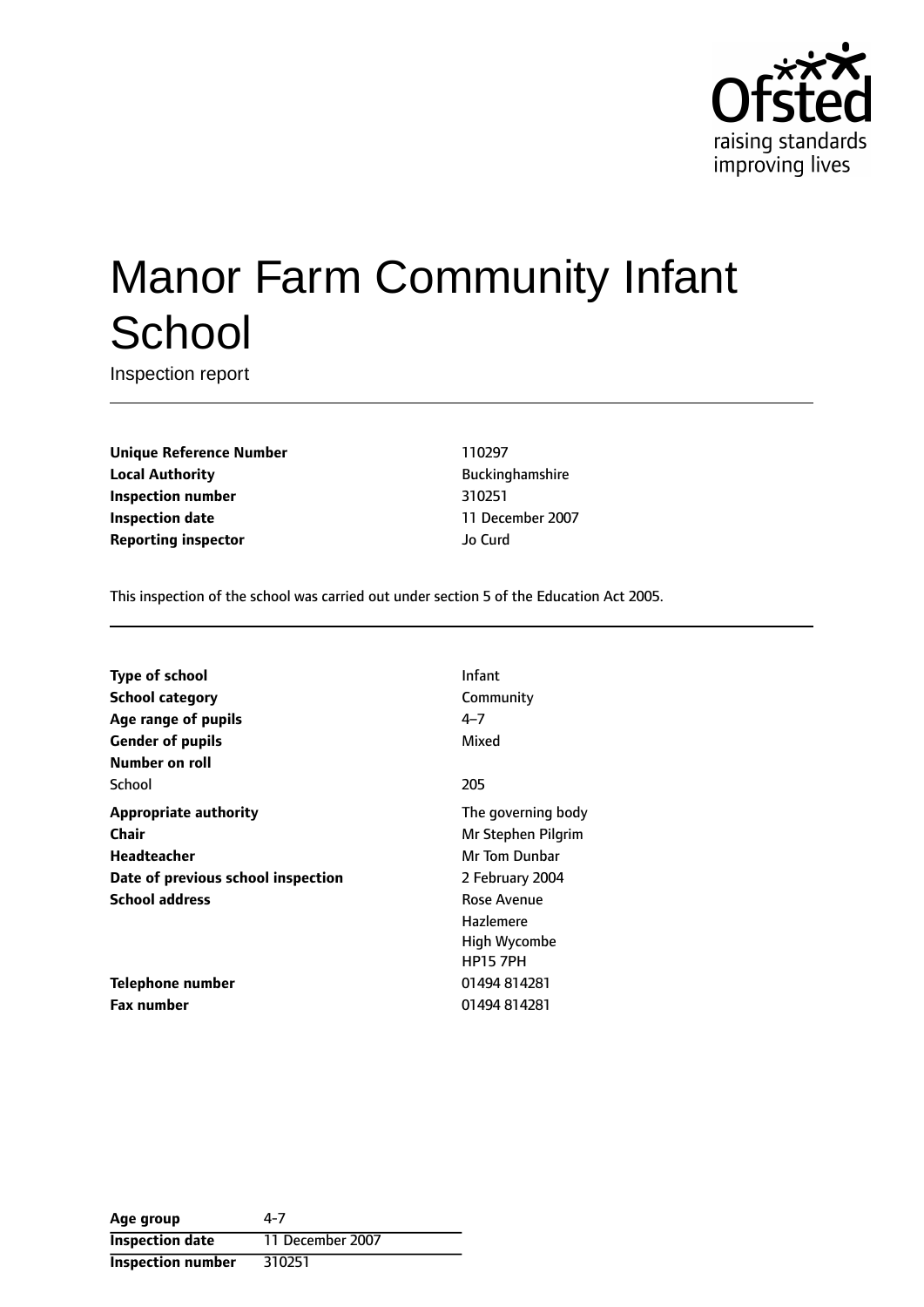.

© Crown copyright 2007

#### Website: www.ofsted.gov.uk

This document may be reproduced in whole or in part for non-commercial educational purposes, provided that the information quoted is reproduced without adaptation and the source and date of publication are stated.

Further copies of this report are obtainable from the school. Under the Education Act 2005, the school must provide a copy of this report free of charge to certain categories of people. A charge not exceeding the full cost of reproduction may be made for any other copies supplied.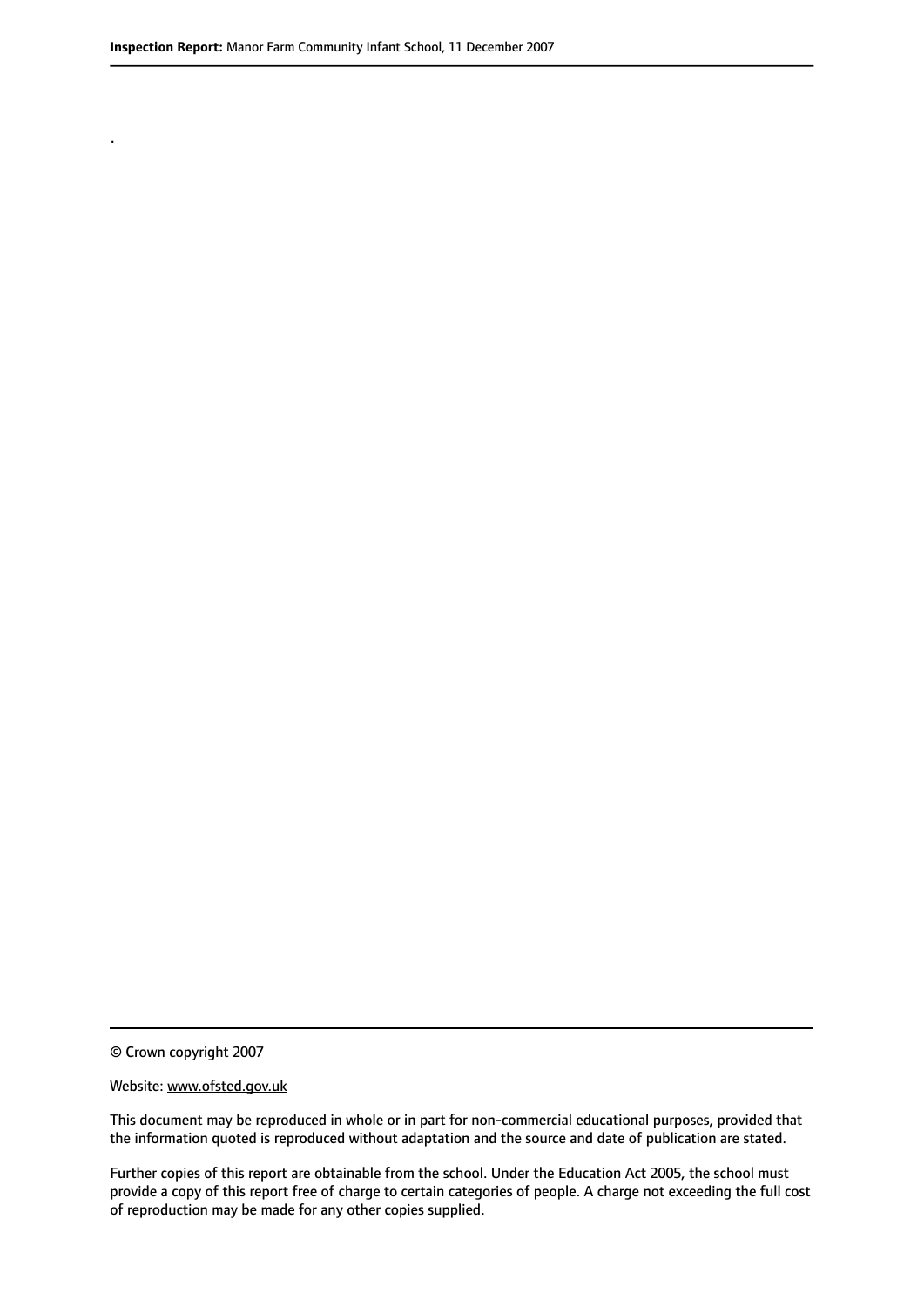# **Introduction**

The inspection was carried out by an Additional Inspector.

The inspector evaluated the overall effectiveness of the school and investigated issues relating to standards and achievement, links with some external projects and improvements since the last inspection. These were agreed with the school prior to the inspection. Evidence was gathered from school data, records and documents, discussion with pupils, staff and governors, observation of lessons and parents' questionnaires. Other aspects of the school's work were not investigated in detail, but the inspector found no evidence to suggest that the school's own assessments, as given its self-evaluation, were not justified, and these have been included where appropriate in this report.

## **Description of the school**

Pupils come to this average-sized infant school from a wide variety of backgrounds. The proportion of pupils who are eligible for free school meals is below average, as are the percentages of pupils with English as an additional language, learning difficulties or disabilities or who come from minority ethnic backgrounds. The school offers extended day care for term time and holidays for its pupils and those from other nearby schools. Children can start at a nursery, which the school runs, in the Spring or Autumn term after they are four years old. They start in the reception class in the Autumn term before they are five. Reorganisation and refurbishment of the school building, notably to develop the Foundation Stage, are ongoing.

## **Key for inspection grades**

| Outstanding  |
|--------------|
| Good         |
| Satisfactory |
| Inadequate   |
|              |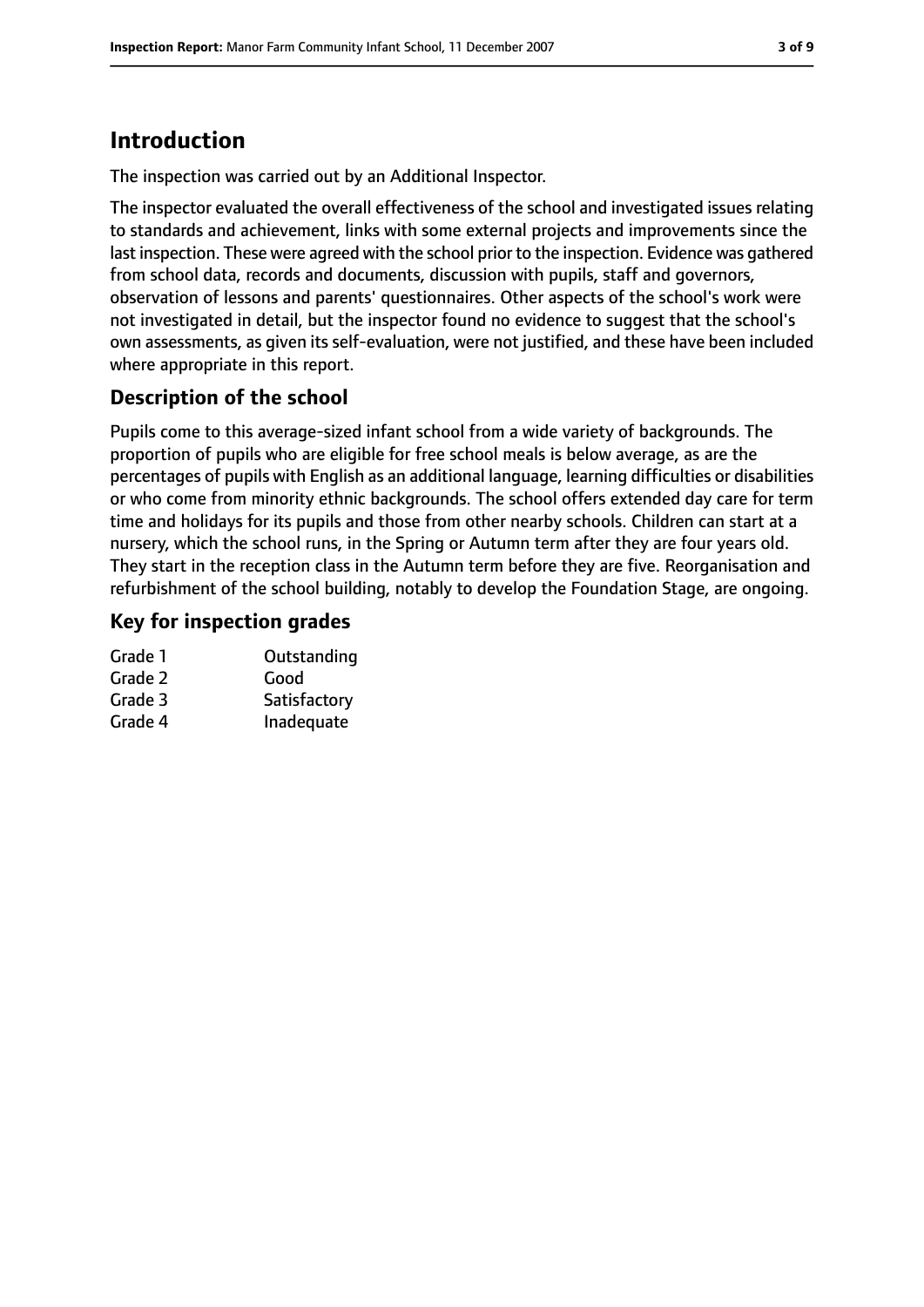## **Overall effectiveness of the school**

#### **Grade: 2**

This is a good school where all pupils achieve well. Pupils are happy and enjoy school and learning very much. When asked if there was anything she did not like about school, one pupil replied, 'I don't like it when it is closed'. A parent said, 'My child is extremely happy to be a member of the school'.

Leadership and management are good, helping to create the school's positive and caring atmosphere. Several parents commended the headteacher's relationships with pupils. One said that he is '...a shining example of what a teacher should be like' whilst another said 'I feel that Manor Farm offers children a happy, warm and encouraging environment in which they can develop and learn'. Staff work well together. They all want the best for all their pupils and readily implement new ideas to make learning more interesting, relevant and fun. Equality of opportunity is good. Staff and governors know the school well and keenly act to improve any weaknesses. For example, lesson monitoring, which has improved well since the last inspection, showed that a few pupils were not completely engaged in lessons or learning. In response, the school initiated a project to support 'disengaged pupils' and started the '20-20 club' last summer. Leaders and managers do not always ensure that the school sustains and further develops initiatives. Despite its success the '20-20 club' has not yet been started again this year. Also, an initiative for creativity in the curriculum has lost some momentum. Monitoring and evaluation show that these initiatives have contributed to pupils' enjoyment, self-esteem and achievement, however, and have a beneficial, if sporadic, impact.

Pupils make good progress as a result of good teaching, effective support and an interesting curriculum By the end of Year 2 standards are well above the national average. In 2007 standards at the end of Year 2 were not quite as high as previous years because these pupils had lower starting points and several had additional needs including learning, emotional, social and behavioural difficulties. Assessments show that all pupils are currently achieving well.

Lessons are well planned and well organised. Staff give good support to pupils with additional needs in class and in small groups, which occur frequently around the school. Some pupils successfully develop their learning, confidence and self-esteem through sensitive support and interesting practical activities in the 'Rainbow Road' group. Pupils who learn more quickly or easily make good progress through challenging, interesting activities and the high expectations of staff. Pupils find targets highlighting their next steps for writing very helpful. Specific targets for future learning are less well developed in other subjects. Pupils find verbal feedback from staff helpful and informative. Marking is positive and up to date but does not always indicate how pupils can improve their work further.

Pupils enjoy school greatly and are keen to learn. Attendance is above the national average. Pupils find the curriculum interesting and engaging. Several speak very positively about 'philosophy for children' which provides very good opportunities for discussing, asking and exploring some deeper questions in life such as, 'Why are animals kept in cages and we're not?' Pupils are well behaved, polite and considerate. Spiritual, moral, social and cultural development is good. Pupils are developing good attitudes to health through eating sensibly and vigorous active play. They feel safe because they know staff are there to look after them and that pupils all help to look after each other. Systems to ensure pupils' health and safety are secure. Pupils contribute well to their school and community through discussion, donating toys for 'children in need' and raising money for charity. Because of the well above average standards reached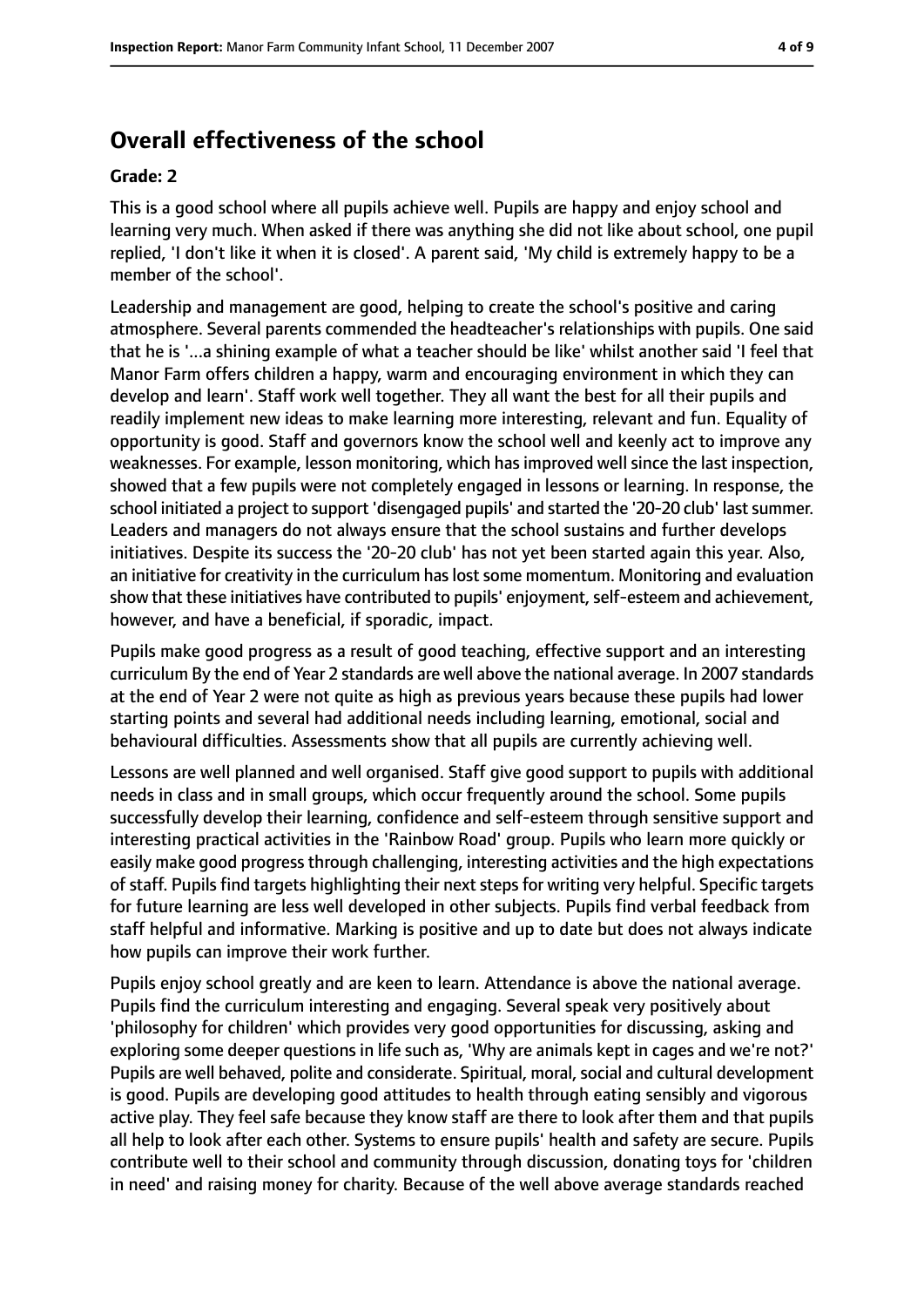in learning, good behaviour, high levels of motivation and the ability to work well with others, pupils are well prepared for later life and learning.

There has been good progress since the last inspection. The effective way in which all staff, including leaders and managers, act on recommendations and observations indicate that capacity for further improvement is good.

## **Effectiveness of the Foundation Stage**

## **Grade: 2**

Provision in the Foundation Stage has improved greatly since the last inspection. Staff have received additional training and now understand the needs of young children and the Foundation Stage curriculum well. Children start with a wide range of knowledge, skills and understanding. Overall these are broadly in line with those expected for this age. Due to good teaching and an interesting, practical, engaging curriculum all the children make good progress. By the time children leave their Reception class standards are just above those expected and children are well prepared for Year 1. During the inspection children enjoyed role play in a shop and Father Christmas's workshop, busily made cards for family and friends, used sequencing patterns to build towers and make paper chains and searched for 'signs of winter' outside. Teaching and learning are good, although some opportunities to extend learning are missed, for example, how to use money mathematically in role-play or how to use 'name cards' to develop writing skills. All four classes of the Foundation Stage are now sited together enabling effective staff deployment and a much richer curriculum. Although staff and children use outdoor accommodation well, plans indicate that provision will be even better and easier to use when developments are complete.

## **What the school should do to improve further**

- Improve provision by sustaining and developing effective initiatives.
- Improve learning by making sure that marking and activities clearly show pupils how they can extend their learning further.
- Complete developments to improve the Foundation Stage, especially its outdoor provision.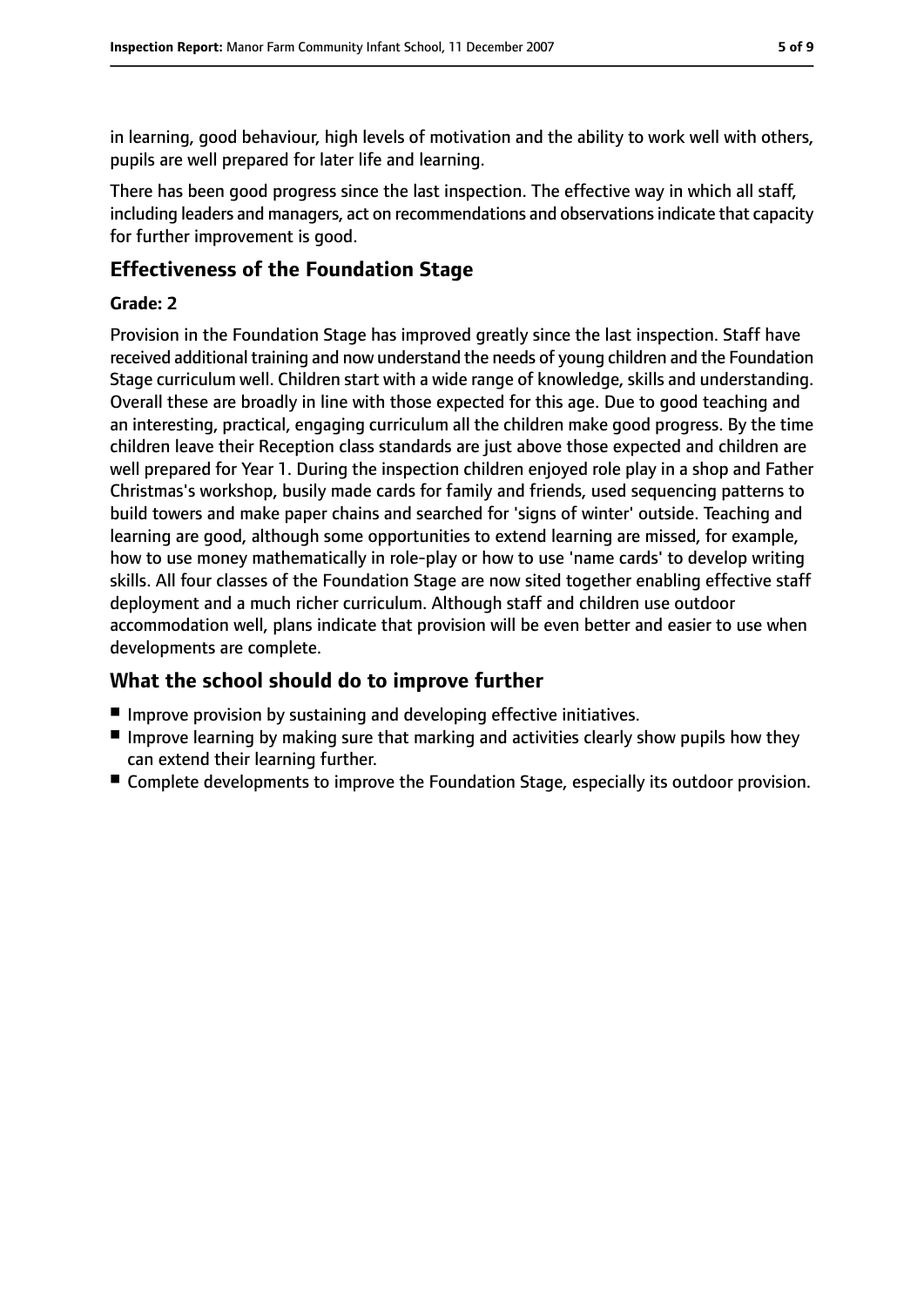**Any complaints about the inspection or the report should be made following the procedures set out in the guidance 'Complaints about school inspection', which is available from Ofsted's website: www.ofsted.gov.uk.**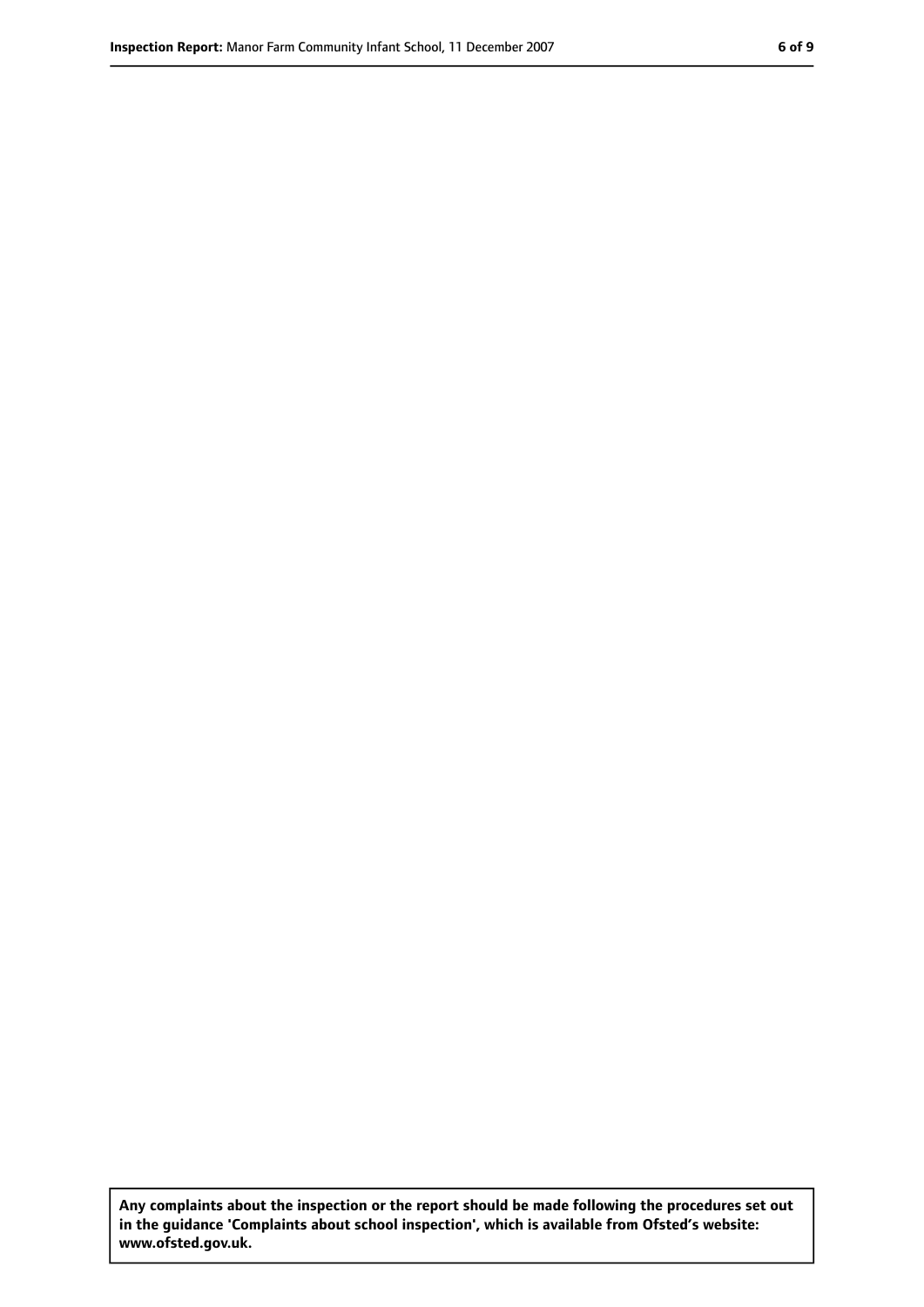# **Inspection judgements**

| $^{\backprime}$ Key to judgements: grade 1 is outstanding, grade 2 good, grade 3 satisfactory, and | <b>School</b>  |
|----------------------------------------------------------------------------------------------------|----------------|
| arade 4 inadeguate                                                                                 | <b>Overall</b> |

## **Overall effectiveness**

| How effective, efficient and inclusive is the provision of education, integrated<br>care and any extended services in meeting the needs of learners? |     |
|------------------------------------------------------------------------------------------------------------------------------------------------------|-----|
| Effective steps have been taken to promote improvement since the last<br>inspection                                                                  | Yes |
| How well does the school work in partnership with others to promote learners'<br>well-being?                                                         |     |
| The effectiveness of the Foundation Stage                                                                                                            |     |
| The capacity to make any necessary improvements                                                                                                      |     |

## **Achievement and standards**

| How well do learners achieve?                                                                               |  |
|-------------------------------------------------------------------------------------------------------------|--|
| The standards <sup>1</sup> reached by learners                                                              |  |
| How well learners make progress, taking account of any significant variations between<br>groups of learners |  |
| How well learners with learning difficulties and disabilities make progress                                 |  |

## **Personal development and well-being**

| How good is the overall personal development and well-being of the<br>learners?                                  |  |
|------------------------------------------------------------------------------------------------------------------|--|
| The extent of learners' spiritual, moral, social and cultural development                                        |  |
| The extent to which learners adopt healthy lifestyles                                                            |  |
| The extent to which learners adopt safe practices                                                                |  |
| How well learners enjoy their education                                                                          |  |
| The attendance of learners                                                                                       |  |
| The behaviour of learners                                                                                        |  |
| The extent to which learners make a positive contribution to the community                                       |  |
| How well learners develop workplace and other skills that will contribute to<br>their future economic well-being |  |

## **The quality of provision**

| How effective are teaching and learning in meeting the full range of the<br>learners' needs?          |  |
|-------------------------------------------------------------------------------------------------------|--|
| How well do the curriculum and other activities meet the range of needs<br>and interests of learners? |  |
| How well are learners cared for, guided and supported?                                                |  |

### **Annex A**

 $^1$  Grade 1 - Exceptionally and consistently high; Grade 2 - Generally above average with none significantly below average; Grade 3 - Broadly average to below average; Grade 4 - Exceptionally low.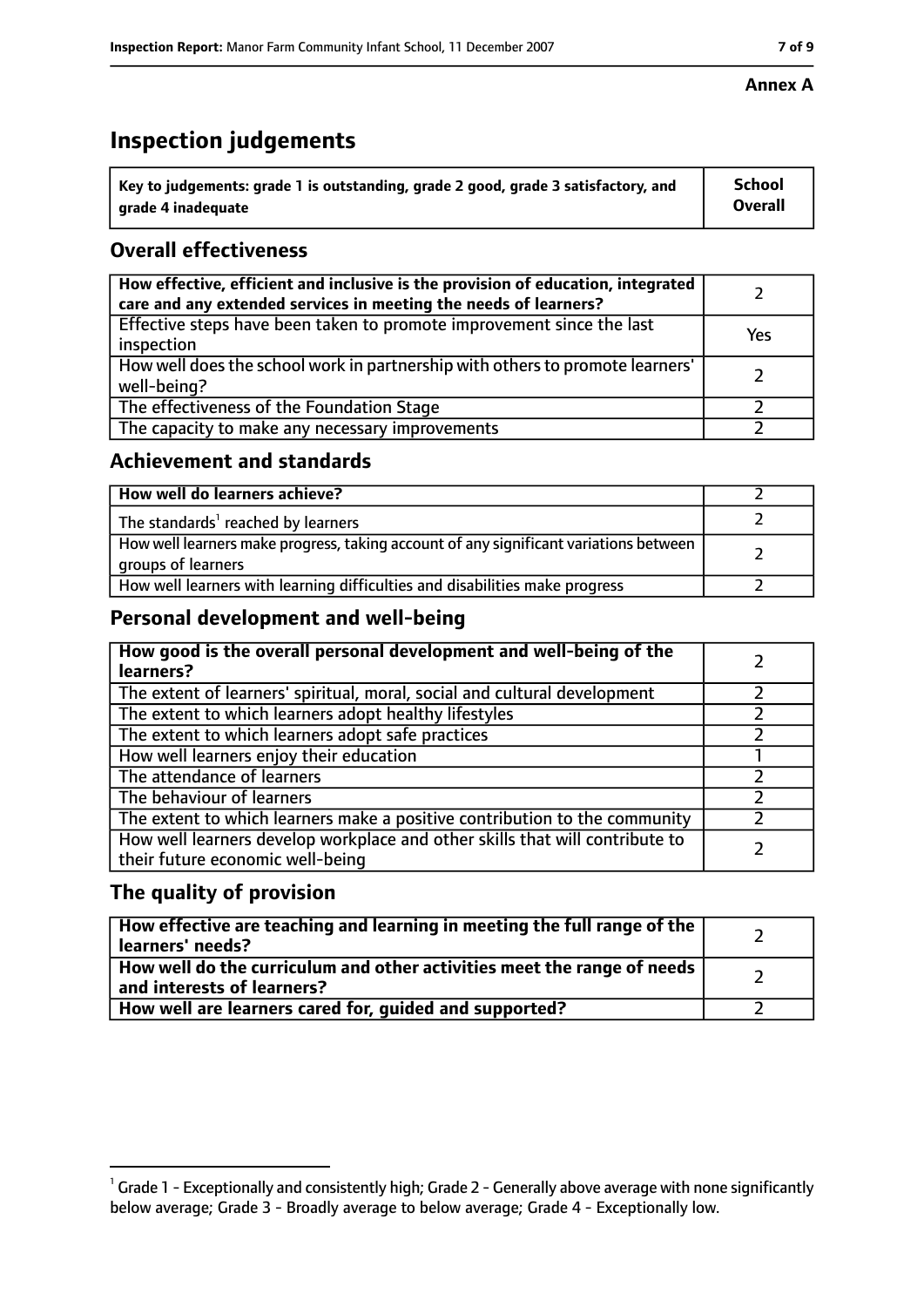# **Leadership and management**

| How effective are leadership and management in raising achievement<br>and supporting all learners?                                              |           |
|-------------------------------------------------------------------------------------------------------------------------------------------------|-----------|
| How effectively leaders and managers at all levels set clear direction leading<br>to improvement and promote high quality of care and education |           |
| How effectively leaders and managers use challenging targets to raise standards                                                                 |           |
| The effectiveness of the school's self-evaluation                                                                                               |           |
| How well equality of opportunity is promoted and discrimination tackled so<br>that all learners achieve as well as they can                     |           |
| How effectively and efficiently resources, including staff, are deployed to<br>achieve value for money                                          | 7         |
| The extent to which governors and other supervisory boards discharge their<br>responsibilities                                                  |           |
| Do procedures for safequarding learners meet current government<br>requirements?                                                                | Yes       |
| Does this school require special measures?                                                                                                      | <b>No</b> |
| Does this school require a notice to improve?                                                                                                   | No        |